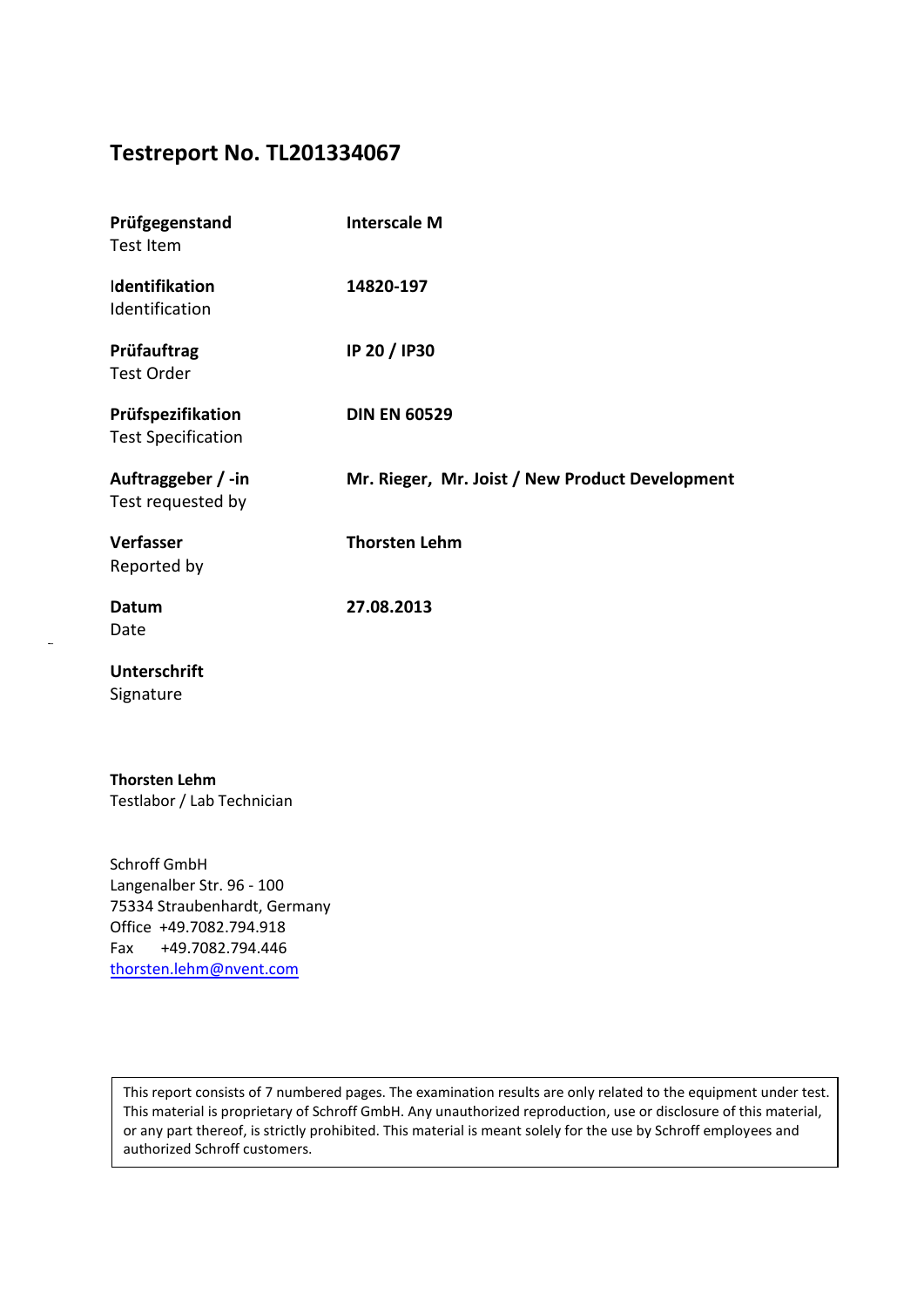**Testreport No. TL201334067 Page 2/7**

| Zusatzangaben<br>Additional Information                 |                |
|---------------------------------------------------------|----------------|
| Anlieferungszustand<br>State upon Delivery              | OΚ             |
| Prüfmenge<br>Quantity                                   | 1 Interscale M |
| Verbleib/Verwendung<br>To be retained/Use               | Mr. Joist      |
| Bezug<br>(LS-Nr./QSB-Nr./Erstbericht etc.)<br>Reference |                |

**1 Zusammenfassung / Beurteilung Summary/Assessment**

#### *Interscale M with perforation =*

The Interscale M with perforation passed the IP20 test according to DIN EN 60529. **Interscale M with perforation = IP20.** 

Picture =



This report consists of 7 numbered pages. The examination results are only related to the equipment under test. This material is proprietary of Schroff GmbH. Any unauthorized reproduction, use or disclosure of this material, or any part thereof, is strictly prohibited. This material is meant solely for the use by Schroff employees and authorized Schroff customers.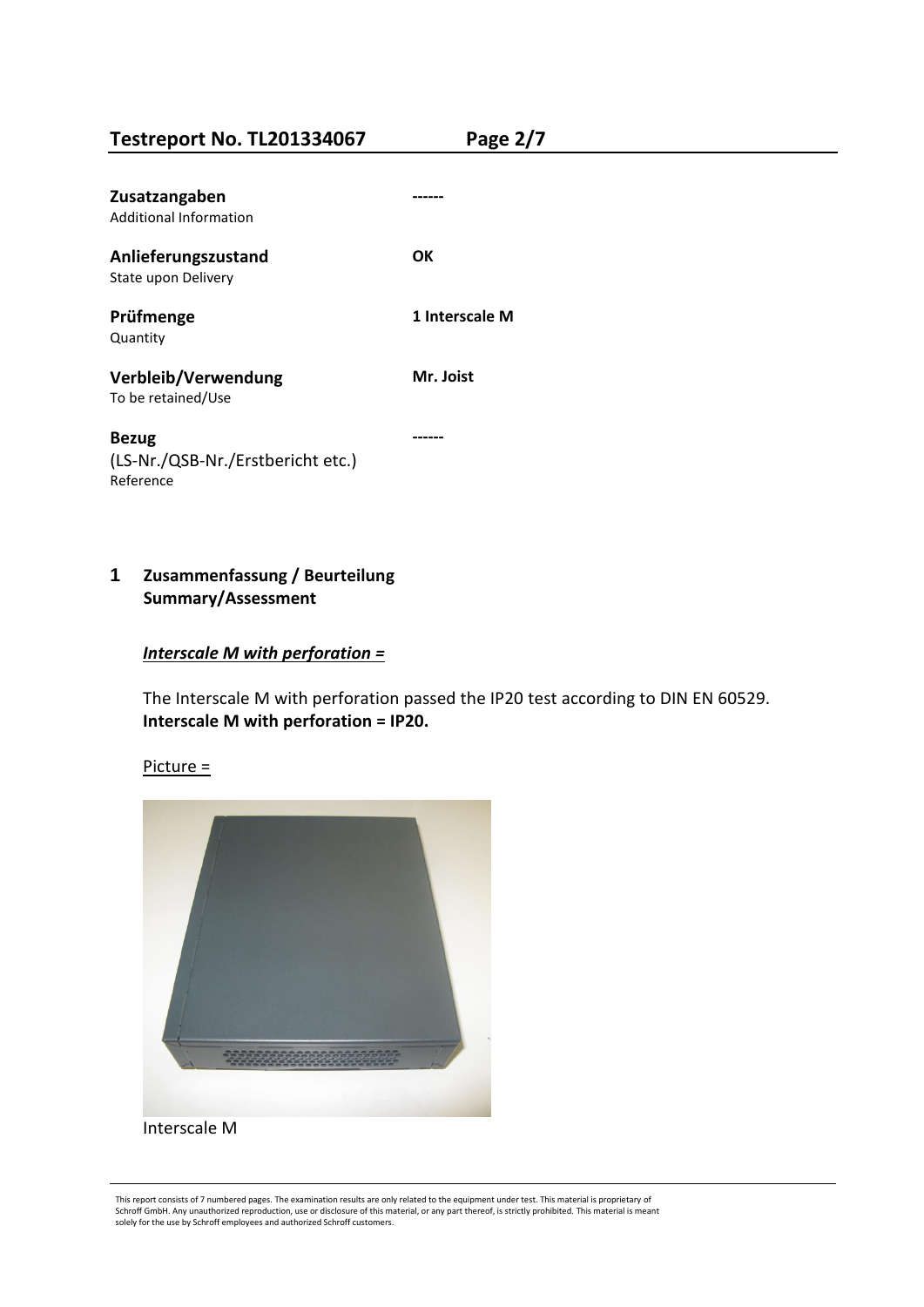# **Testreport No. TL201334067 Page 3/7**

# *Interscale M without perforation =*

*(Pictures with perforated Interscale M)* 

The Interscale M without perforation could be IP30 when the tip-up feet is mounted. The tip-up feet covers all the holes at the bottom (see pictures).

With the normal feet, or without any feet, the Interscale M is only IP20.

Picture =



Interscale M without any feet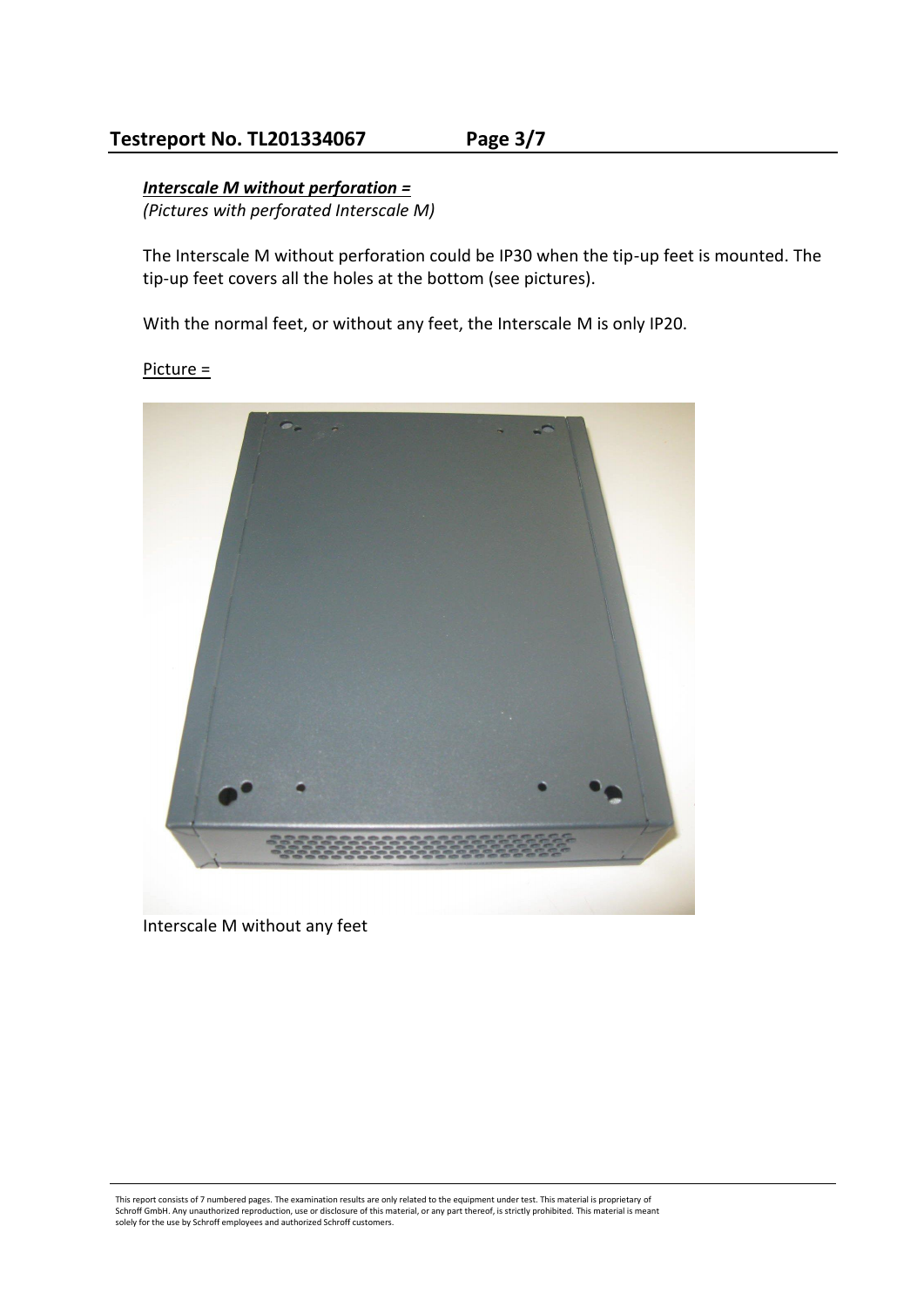*Interscale M without perforation and with tip-up feet (20603-001/-002) = IP30* 

# Picture =



Interscale M with tip-up feet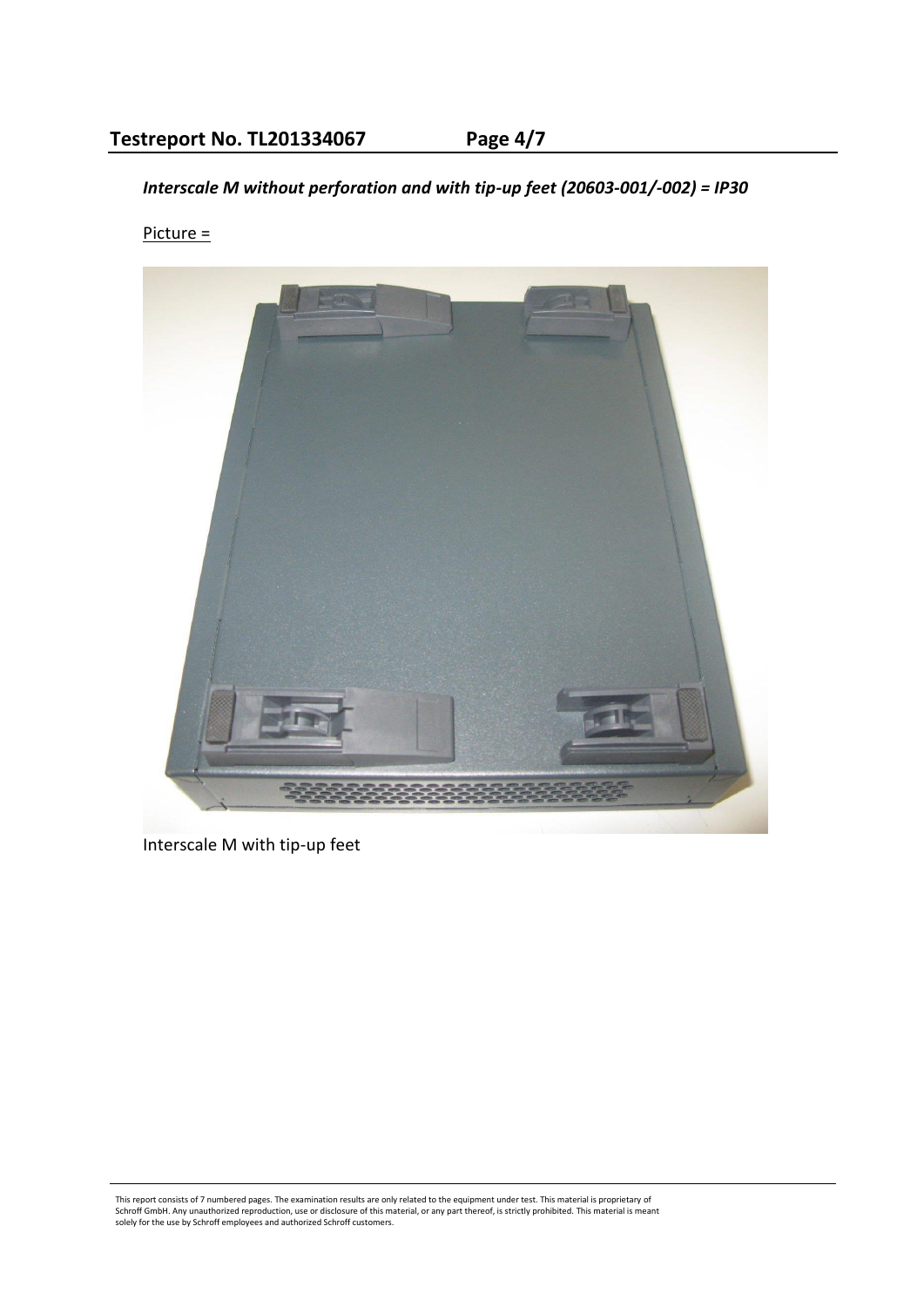*Interscale M without perforation and with normal feet (60224-009) or without any feet = IP20* 

Picture =



Interscale M with normal feet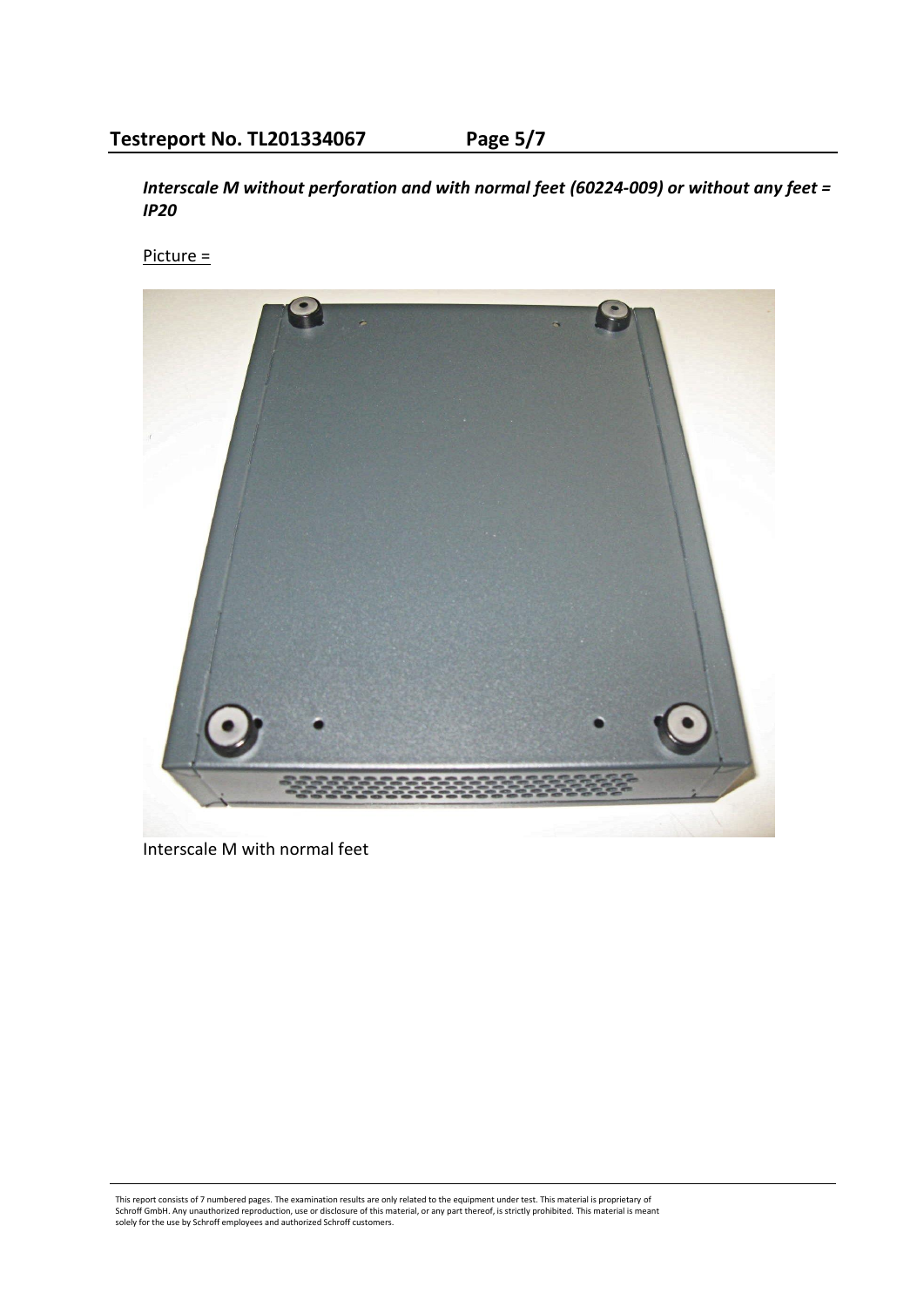**2 Versuchsbeschreibung Description of test**

------

#### **2.1 Prüfling(e) Sample(s)**

Interscale M No.: 14820-197

### **2.2 Versuchsparameter / Versuchsaufbau / Versuchsdurchführung Test parameters/Test set-up/Test performed**

IP20 / IP30 test according to DIN EN 60529

### **2.3 Prüfmittel / Meßgeräte Test resources/equipment**

IP test equipment for IP20 and IP30

## **3 Ergebnisse Results**

------